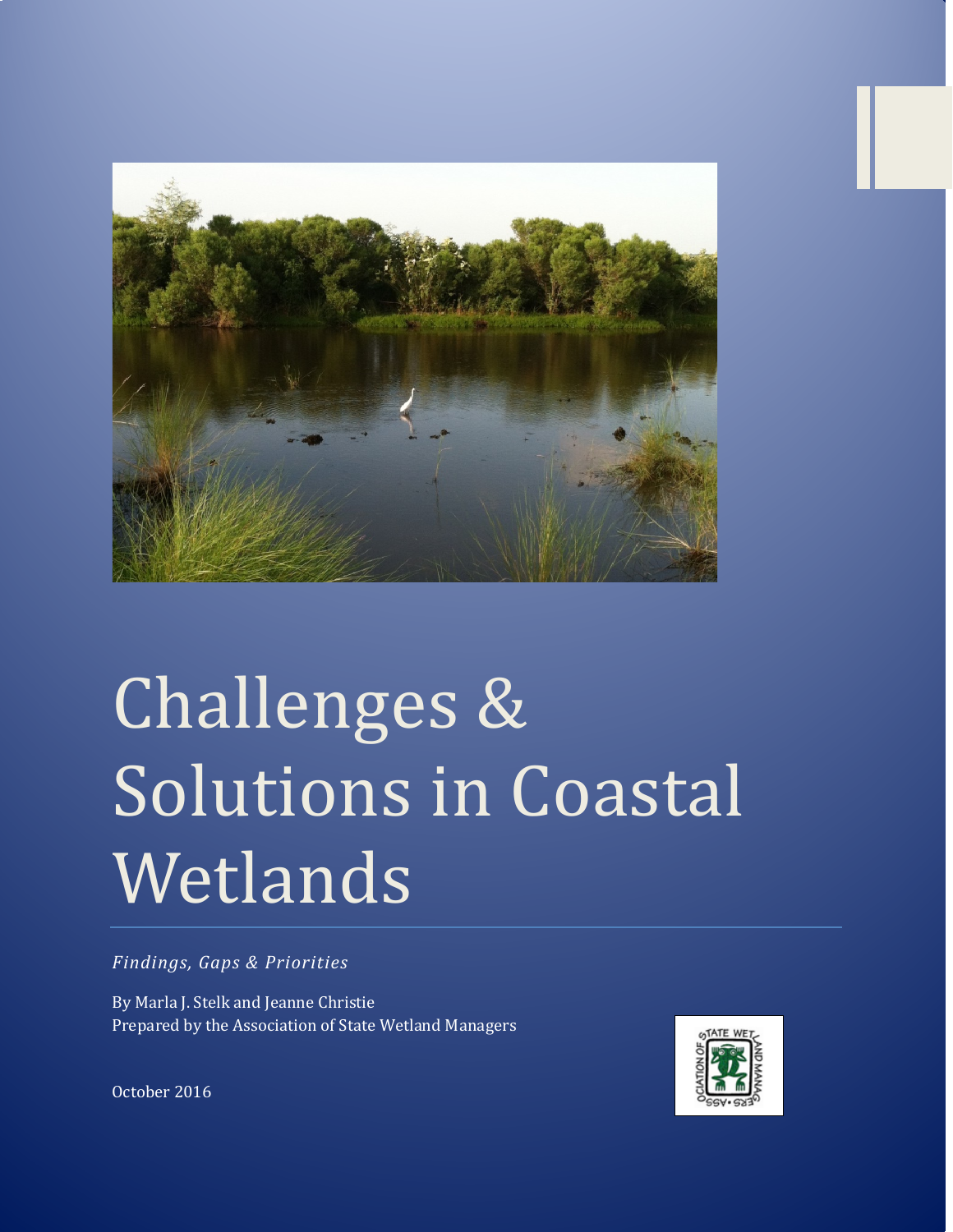# **About The Association of State Wetland Managers**

The Association of State Wetland Managers (ASWM) is a nonprofit membership organization established in 1983 to promote and enhance protection and management of wetland resources, to promote application of sound science to wetland management efforts and to provide training and education for our members and the public. ASWM's members and partners include states and tribes, federal agencies, nonprofit partners, wetland professionals, educators, wetland enthusiasts and many others. The main common goal between these groups is a better understanding of wetlands and how to protect the resources throughout the Nation.

#### **OUR GOALS:**

- Help states develop and implement wetland regulatory and management programs
- Improve the coordination of wetland programs and policies at all levels of government
- Provide training and capacity building for state wetland programs
- Facilitate the integration of wetlands into water resources and watershed management
- Build conservation and restoration partnerships among states, tribes, local governments, nonprofits, and other interested parties
- Translate wetland science into fair and reasonable government policies
- Encourage minority participation in wetland protection, restoration and management
- Integrate wetlands into broader landscape and resource management initiatives.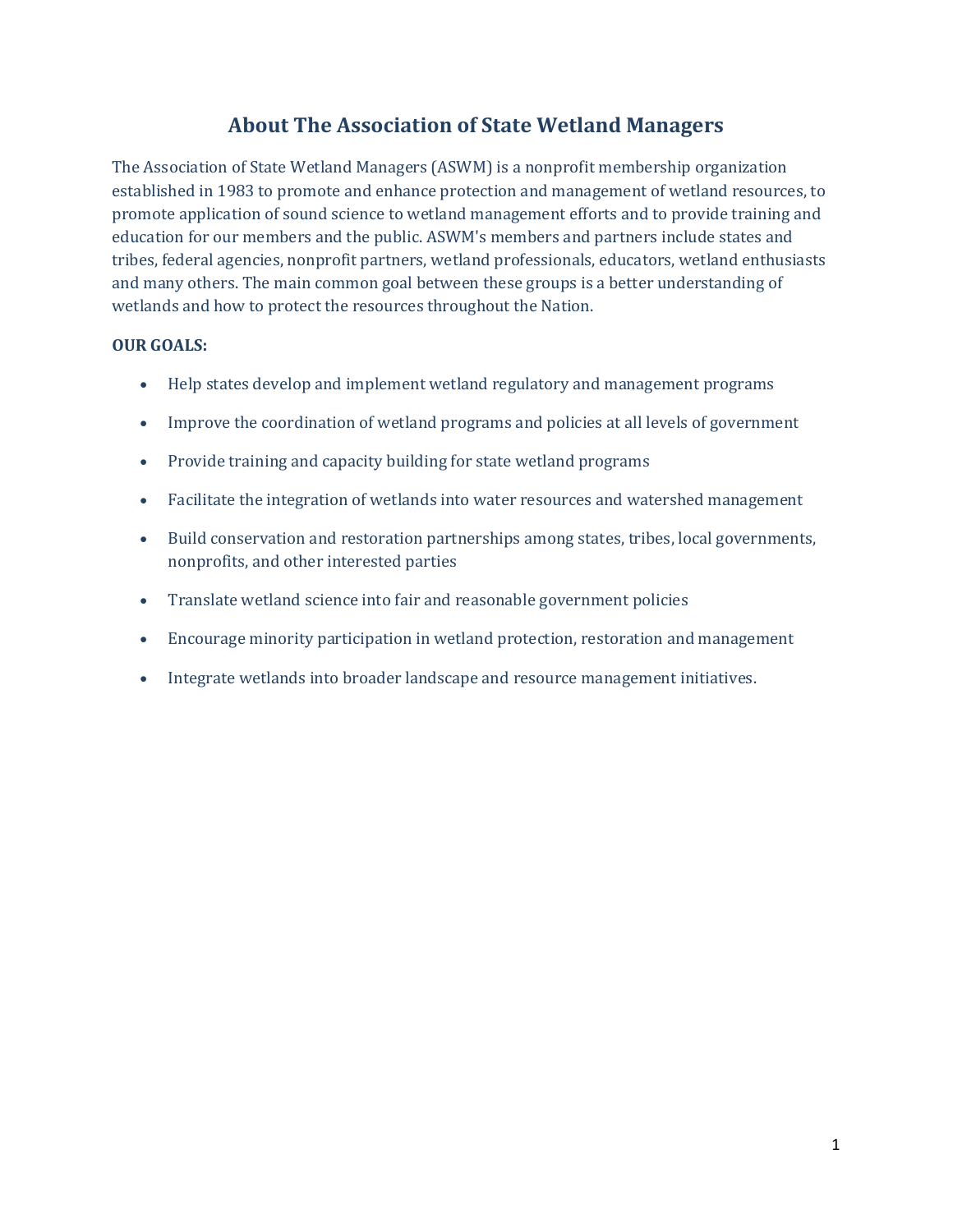# **ACKNOWLEDGEMENTS**

The Association of State Wetland Managers would like to acknowledge the significant contributions of the many wetland scientists, wetland program managers, federal and state agency staff, private practitioners, industry representatives and other partners who contributed to the knowledge base for this white paper. The Association is also very grateful for the financial support provided by the U.S. Fish & Wildlife Service's CRDA Program Cooperative Agreement Award F16AC00081 (Building Capacity to Reverse Wetland Losses and Encourage Wetland Protection and Restoration in Coastal Habitats) and the guidance of our Project Officer, Chris Darnell.

# **Suggested Citation:**

Stelk, M.J. & Christie, J. (2016). Challenges & Solutions in Coastal Wetlands: Findings, Gaps & Priorities. Association of State Wetland Managers, Windham, Maine.

Photo credit: Marla J. Stelk

Copyright © 2016 Association of State Wetland Managers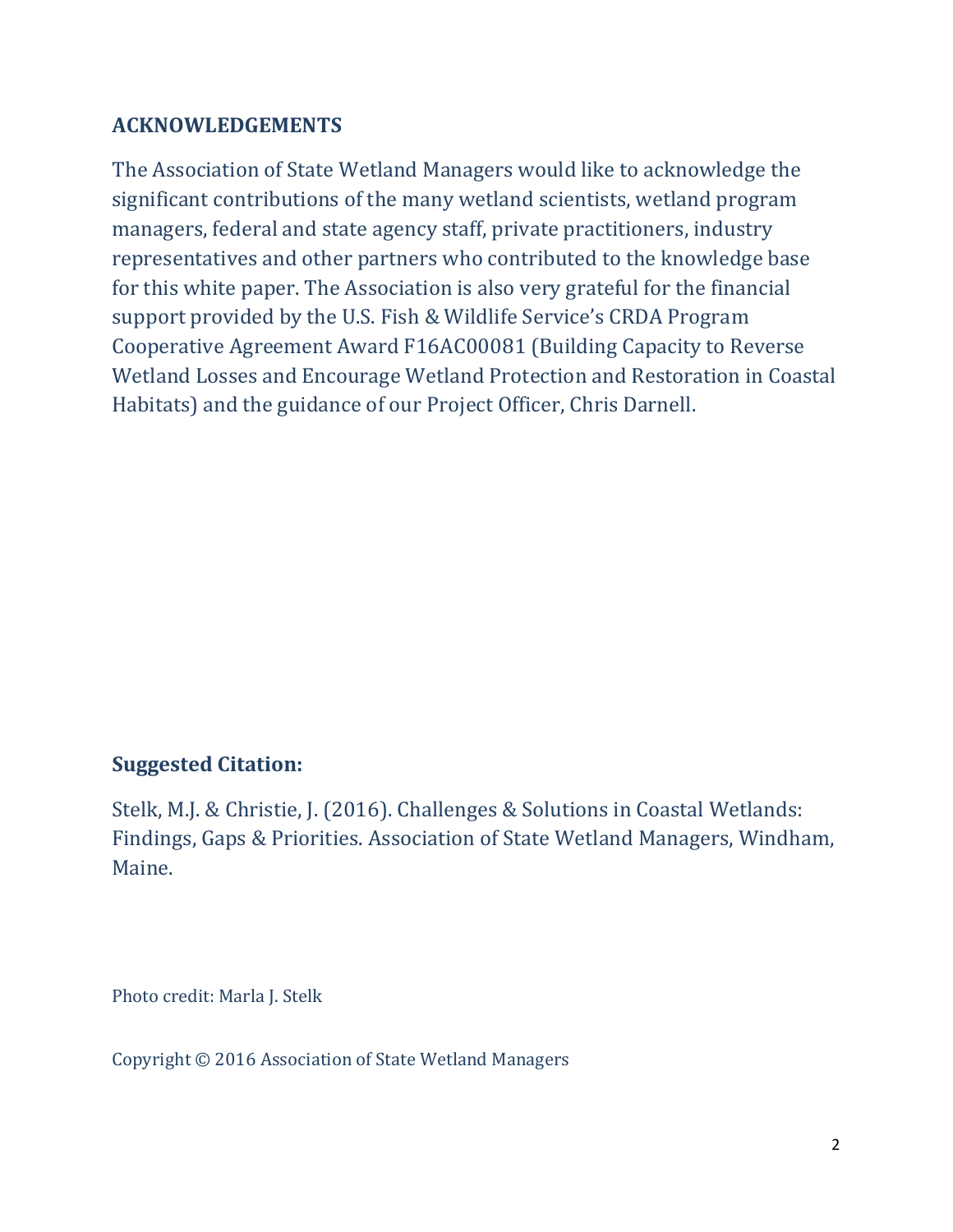# **Challenges & Solutions in Coastal Wetlands: Findings, Gaps & Priorities**

# **Prepared by the Association of State Wetland Managers**

#### **October 2016**

# **Introduction**

In February of 2016, the Association of State Wetland Managers (ASWM) was awarded a grant by the U.S. Fish and Wildlife Service (FWS) in support of the Service's commitments in the National Ocean Policy Implementation Plan. ASWM undertook four tasks: (1) develop, design, and deliver a symposium on silviculture practices and impacts; (2) develop and promote three webinars on threats to coastal wetlands through ASWM's "Improving Wetland Restoration Success" webinar series; (3) develop three additional webinars on the challenges and benefits associated with the demands of specific coastal wetlands ecosystem services through the Natural Floodplain Functions Alliance webinar series; and (4) develop a white paper based on information shared during the symposium, webinar presentations, research, and collaboration with state agencies, federal agencies, tribal agencies, and non-governmental organizations.

This white paper (task #4), is divided into three topic areas addressing major threats to coastal wildlife. The three subject matter areas include: (1) wetland protection and management; (2) wetland restoration; and (3) natural coastal defenses. This effort is intended to identify gaps and priorities that can be addressed in future years by ASWM and other organizations. Our goal for this project is to identify specific actions likely to reduce coastal wetland losses, improve wetland health, and increase coastal wetland acreage to support vital habitat and ecosystem services for coastal wildlife.

# **I. Wetland Protection & Management**

The U.S. has lost an estimated 50% of the wetlands that were present in the coterminous U.S. at the time of European settlement. Currently there are an estimated 110.1 million acres of wetlands in the United States.[1](#page-3-0) An essential component of any national strategy for accomplishing no net loss and net gain of wetlands, including coastal wetlands, must include strategies for retaining existing wetlands.

Maintaining wetlands health is as important as maintaining wetland acreage. The various functions provided by wetlands – wildlife habitat, water quality improvement, flood water retention, recreation opportunities, etc. – are often directly related to wetland health. The first ever national wetland condition assessment undertaken by the U.S. Environmental Protection Agency and states in 2011 found that 48% of the nation's wetlands are in good health, 20% in fair condition and 32%

<span id="page-3-0"></span><sup>&</sup>lt;sup>1</sup> <https://www.fws.gov/wetlands/Status-And-Trends-2009/KeyMessages.html>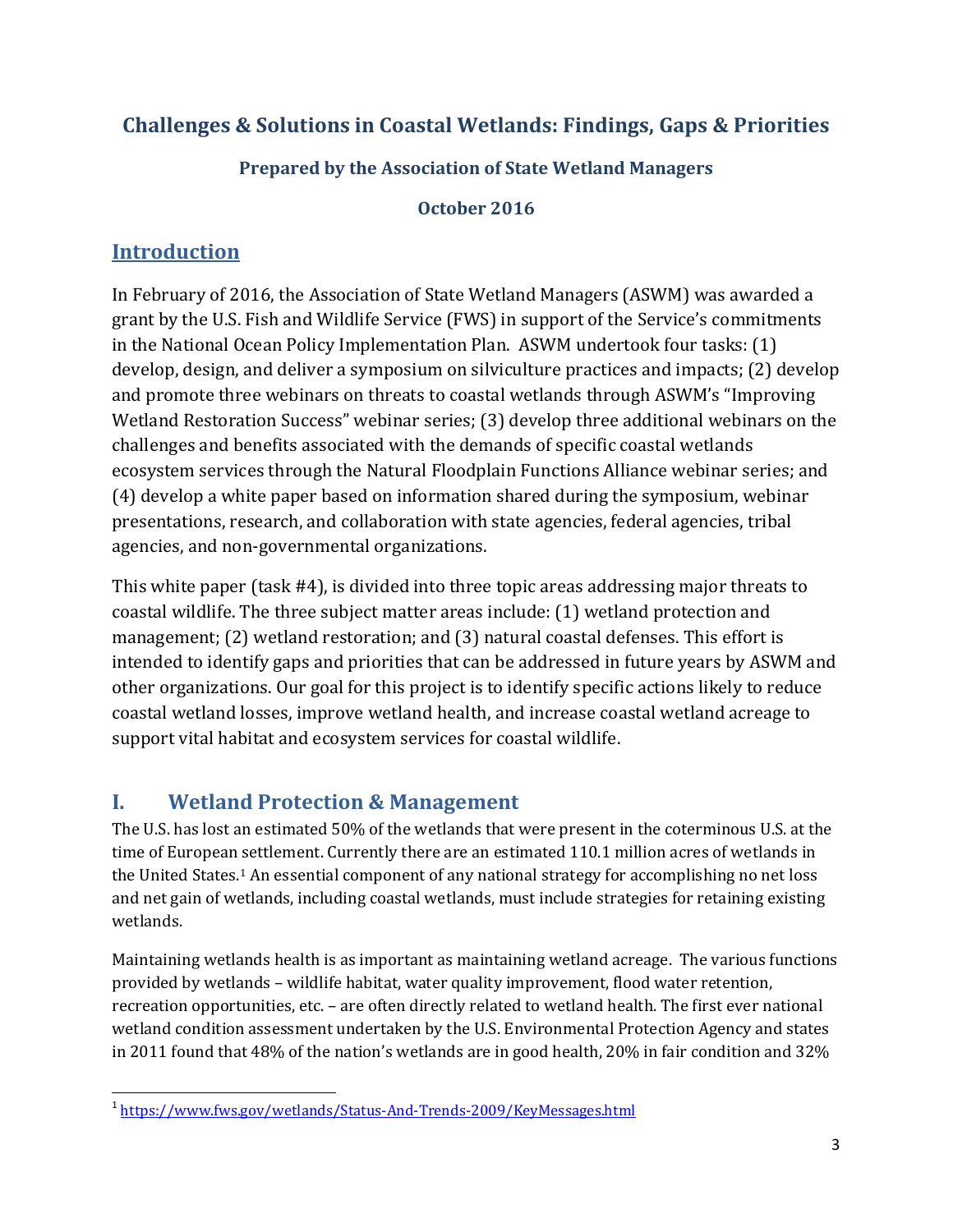in poor condition. Surface hardening (soil compaction), vegetation removal, ditching, and the abundance of non-native plants were identified as the leading threats to the health of existing wetlands.[2](#page-4-0)

## **A. Silviculture and Coastal Wetland Loss**

The coastal watersheds of the southeastern United States contain an estimated 20,000 to 30,000 square miles of forested wetlands. These forested wetlands provide important ecological services such as flood control, habitat for ducks and recreational fish species, and many others. A significant proportion of these forested wetlands is intensely managed for silviculture and is therefore important economically to the communities where they occur.

A 2013 report produced by the FWS National Wetlands Inventory (NWI) entitled, "Status and trends of wetlands in the coastal watersheds of the Conterminous United States 2004 to 2009"<sup>[3](#page-4-1)</sup> indicated that in coastal watersheds wetlands are being lost to non-wetlands at a much higher rate than they are being lost in inland watersheds. A large portion of this loss is correlated with forested wetlands in areas of active silviculture. When forested wetlands become non-wetland areas they are more likely to be converted to other uses such as agriculture or urban development, resulting in a loss of not only wetlands, but also forest land. The report of wetland losses on silviculture land, however, was not well received by the silviculture industry and a significant amount of controversy resulted from it.

In an effort to better understand the underlying reasons for the findings of the Status and Trends report, as well as what the silviculture community was reporting, ASWM agreed to work with members the Interagency Coastal Wetlands Workgroup and host a symposium at the Society of Wetland Scientists Annual Meeting in Corpus Christie, Texas on Thursday, June 2nd, 2016. A planning committee was organized very early in the process, which consisted of ASWM staff, federal agency staff, silviculture industry representatives, academics, and private practitioners.

The workgroup discovered early on that nomenclature was going to be a significant hurdle. Underlying much of this was the fact that the silviculture industry recognizes and defines wetlands through a Clean Water Act jurisdiction lens, whereas the FWS Status and Trends evaluates wetlands based on aerial imagery and onsite QA/QC. In addition, the Status and Trends report defines wetlands through the Cowardin system of classification which is chiefly a vegetative classification system that does not require positive confirmation of wetland vegetation, hydrology and soils, the delineation method used under the Clean Water Act.

The NWI does not differentiate between wetlands that are subject to Clean Water Act jurisdiction and those that are not. These differences can lead to two very different

 $\overline{a}$ 

<span id="page-4-0"></span><sup>2</sup> [https://www.epa.gov/national-aquatic-resource-surveys/national-wetland-condition-assessment-2011](https://www.epa.gov/national-aquatic-resource-surveys/national-wetland-condition-assessment-2011-results) [results](https://www.epa.gov/national-aquatic-resource-surveys/national-wetland-condition-assessment-2011-results)

<span id="page-4-1"></span><sup>3</sup> [https://www.fws.gov/wetlands/Documents/Status-and-Trends-of-Wetlands-In-the-Coastal-Watersheds](https://www.fws.gov/wetlands/Documents/Status-and-Trends-of-Wetlands-In-the-Coastal-Watersheds-of-the-Conterminous-US-2004-to-2009.pdf)[of-the-Conterminous-US-2004-to-2009.pdf](https://www.fws.gov/wetlands/Documents/Status-and-Trends-of-Wetlands-In-the-Coastal-Watersheds-of-the-Conterminous-US-2004-to-2009.pdf)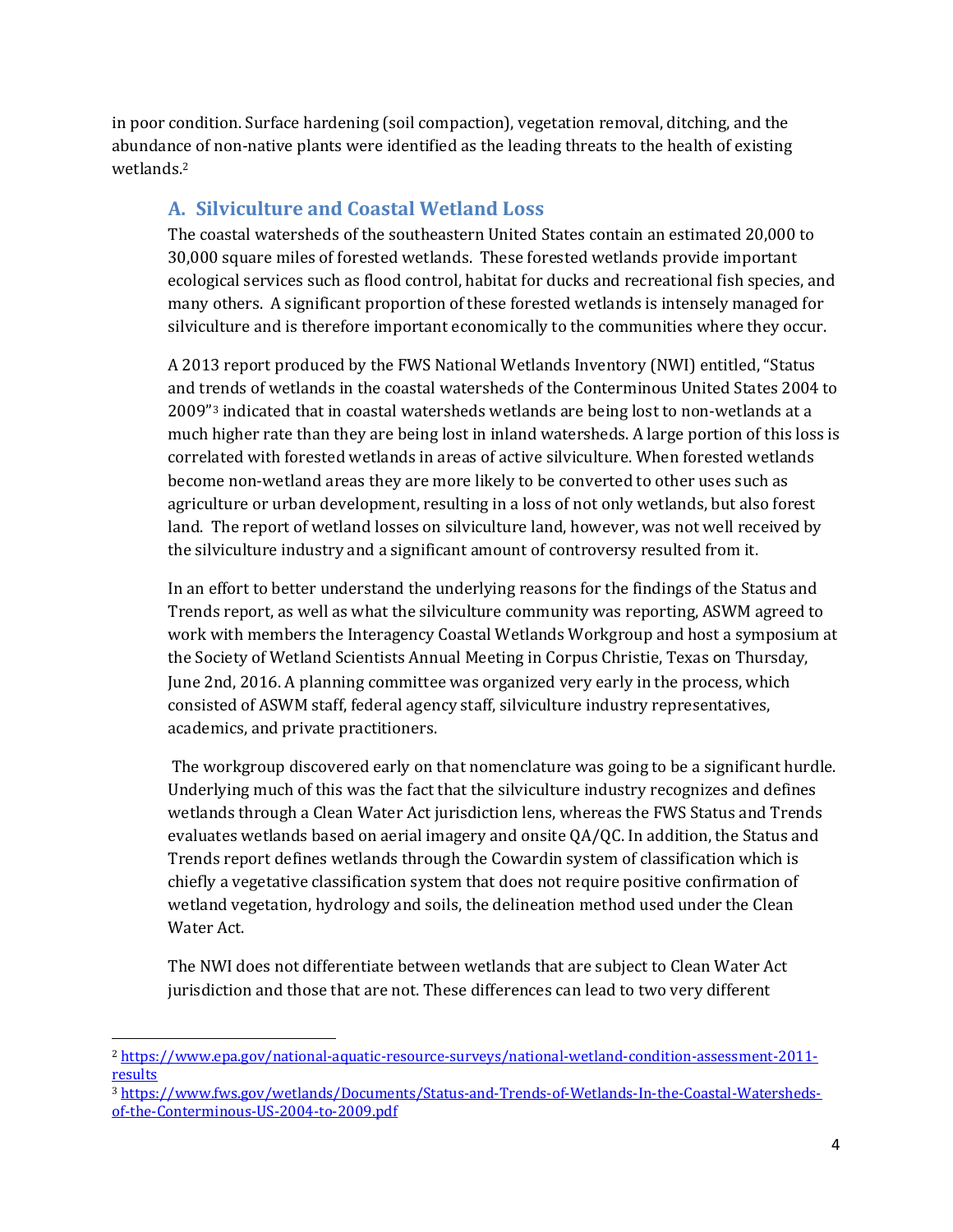perspectives on "wetland loss", since even wetlands that meet the Clean Water Act scientific criteria for wetlands are not always jurisdictional[.4](#page-5-0)

Therefore it was necessary to evaluate the Status and Trends data and findings in the context of the overall wetland resource, while simultaneously acknowledging that the silviculture industry data and findings were focused on the wetlands subject to Clean Water Act jurisdiction. Wetlands that are jurisdictional under the Clean Water Act are subject to the silviculture exemption under Section 404. Those that are not jurisdictional were not regulated or protected under the Clean Water Act.

Pursuant to Section 404 (f) $(1)^5$  $(1)^5$  of the Clean Water Act the following activities do not require a permit to be carried out:

- Established (ongoing) farming, ranching, and silviculture activities such as plowing, seeding, cultivating, minor drainage, harvesting for the production of food, fiber, and forest products, or upland soil and water conservation practices
- Maintenance (but not construction) of drainage ditches
- Construction and maintenance of irrigation ditches
- Construction and maintenance of farm or stock ponds
- Construction and maintenance of farm and forest roads, in accordance with best management practices
- Maintenance of structures such as dams, dikes, and levees

However, if one of the activities listed as exempt represented a *new use* of the water, and the activity would result in a *reduction in reach or impairment of flow or circulation* of regulated waters, including wetlands, the activity would not be exempt. Both these conditions must be met in order for the activity to be considered non-exempt (and therefore requiring a permit). In general, any discharge of dredged or fill material associated with an activity that converts a wetland to upland is not exempt and requires a Section 404 permit.

The goal of the symposium was to bring together experts in wetland science, silviculture, and remote sensing to address outstanding questions about what might be causing forested wetland loss, including: the effect of different types of ditches on wetland hydrology over the short and long term; the effectiveness of other silviculture best management practices in sustaining forested wetlands; and how forested wetlands are affected by changes in soil and hydrology across landscapes, (i.e. temporal changes in the hydrology, climate change, and evapotranspiration rates). Presentations were followed by question and answer sessions and panel discussions to provide the opportunity for participants to identify areas for further research and future action.

Presentations included:

 $\overline{a}$ 

• Managing Forested Wetlands of the Southeastern and Gulf Coastal Plains: What the heck is silviculture anyway? (Presenter: Jim Shepard, Auburn University)

<span id="page-5-0"></span><sup>4</sup> [Clean Water Act Jurisdiction Following the U.S . Supreme Court](https://www.epa.gov/sites/production/files/2016-02/documents/cwa_jurisdiction_following_rapanos120208.pdf)'s Decision in Rapanos v. United [States & Carabell v. United States](https://www.epa.gov/sites/production/files/2016-02/documents/cwa_jurisdiction_following_rapanos120208.pdf)

<span id="page-5-1"></span><sup>5</sup> <https://www.epa.gov/cwa-404/exemptions-permit-requirements>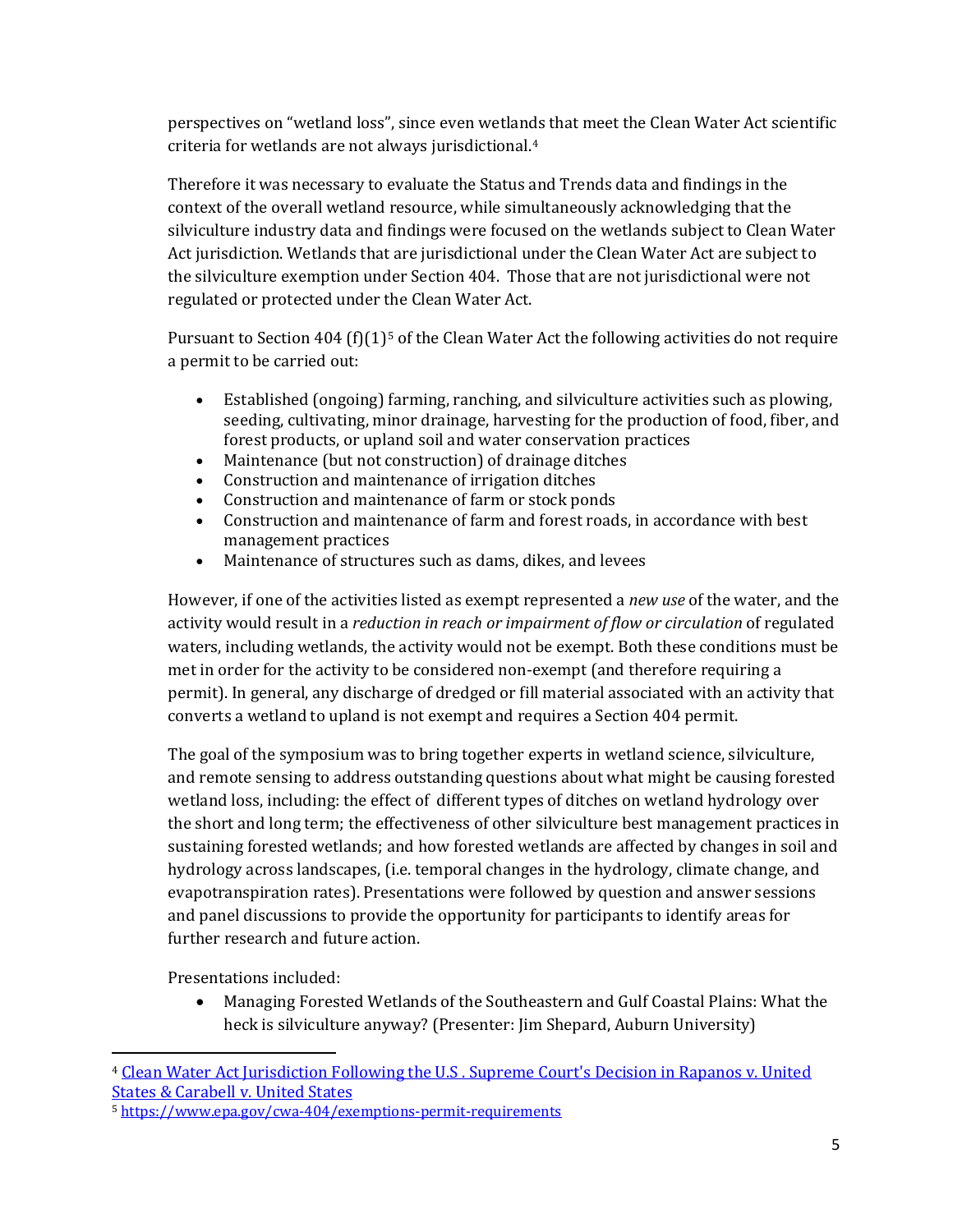- Forested Wetlands and the Forest Products Economy in the South (Presenter: Fred Cubbage, North Carolina State University)
- Status and Trends of Forested Wetlands in the Coastal Watersheds of the U.S. (Presenter: Mitch Bergeson, U.S. Fish & Wildlife Service)
- Hydrology and Water Balance of Forested Wetlands in the Southeastern United States (Presenter: John Stanturf, USDA Forest Service)
- Silvicultural Operations in Forested Wetlands: Effects on Soils and Hydrology (Presenter: Mike Aust, Virginia Tech)
- Longterm Water table, Water balance, and Evapotranspiration of Drained Pine Plantation Forests on Southeastern Atlantic Coastal Plain (Presenter: Devendra Amatya, USDA Forest Service)
- Section 404 and the Silviculture Exemption (Presenter: Mike Wylie, U.S. Environmental Protection Agency)
- Forestry Best Management Practices to Minimize Harvesting Effects to Wetland Soils and Hydrology (Presenter: Erik Schilling, National Council for Air and Stream Improvement, Inc.)
- Application of Hydrologic Models & Tools for Managing Silviculture Systems in Forested Wetlands (Presenter: Ge Sun, USDA Forest Service)
- Modeling Effects of Silviculture Drainage on Wetland Hydrology-DRAINMOD, Field Data, and Results (Presenter: Wayne Skaggs, North Carolina State University)

In designing the symposium the work group members sought to gain a better understanding of whether the losses identified by the FWS Status and Trends report reflected losses that 1) did in fact occur (silviculture representatives did not support that the loss figures were accurate), 2) had occurred as a result of practices carried under the silviculture exemption (and were therefore potentially illegal), 3) had occurred prior to the Clean Water Act regulation went into effect in 1972 (and were legal), 4) had occurred in nonjurisdictional wetlands, or 5) reflected some combination of these and other factors.

**Did the wetland losses reflected in the FWS report occur?** This issue was not resolved during the symposium. While the FWS Status and Trends staff were confident that the losses did occur, there was insufficient time to fully investigate this topic on the program. Members of the silviculture community had very detailed questions about how the study was carried out, how QA/QC was conducted, and the consistency or inconsistency between FWS Status and Trends wetlands and wetlands subject to Clean Water Act jurisdiction. In addition, because trees grow over a period of decades and aerial imagery does not reveal what is happening under the tree canopy, the Status and Trends report may be identifying wetland losses that occurred many years prior to the five years spanned by the report. Finally, Mike Wylie of the U.S. Environmental Protection Agency provided an update on the areas identified as jurisdictional wetlands under the new regional supplement to the federal wetlands delineation manual for the southeast. The revised criteria have potentially increased the areas that meet the three scientific criteria (wetland soils, hydrology and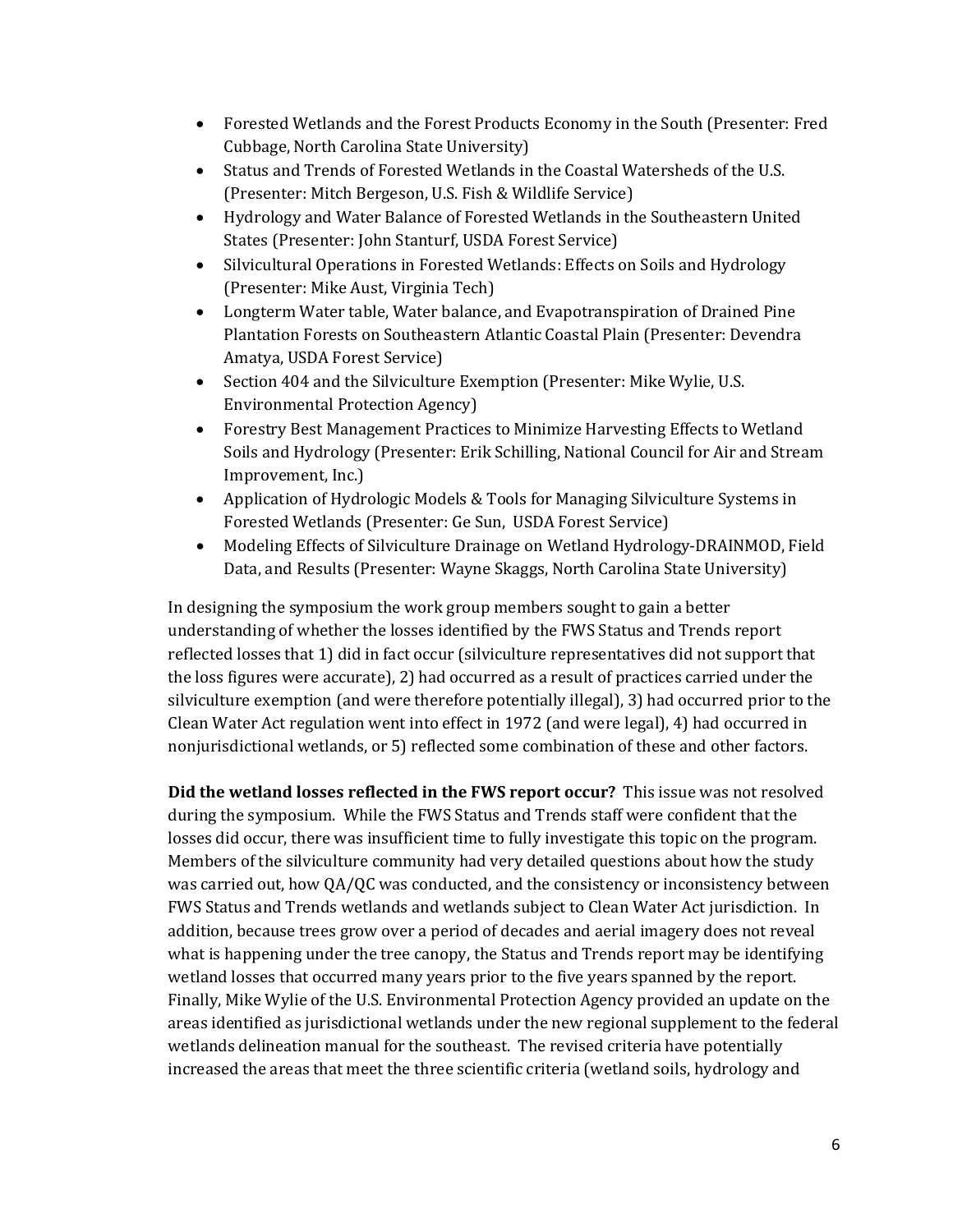vegetation). While areas subject to jurisdiction need to meet both scientific and legal criteria to be regulated, this change is likely to create additional complexity.

An additional finding is that the FWS Status and Trends program should reach out early to the silviculture community when reports come out so that there is the opportunity for the community to understand the findings and their relevance to silviculture before the report is formally released to the media. Part of this effort would be to address some of the nomenclature barriers identified during the planning stages of the symposium so that the findings are easily understandable to the silviculture community.

**Did the wetland losses identified occur prior to when the Clean Water Act regulation went into effect?** This issue was not resolved during the symposium. As discussed previously, trees that are part of a silviculture operation grow over a period of years. If the aerial photography used to carry out the FWS Status and Trends report does not occur around the timeframe trees are harvested, significant time can pass before aerial imagery captures the loss. In addition the impact of ditching or other practices that occurred decades previously may have a cumulative temporal component as well. In the presentation by Dr. Wayne Skaggs, one study found that subsurface drainage intensity increased over time in soils. This was directly counter to the presumption that a subsurface drainage in wetland areas in silviculture would be increasingly impaired over time without ongoing maintenance. Additional data collection and analysis with respect to when and what practices have been established on silviculture lands is needed to better understand and inform best management practices (BMPs).

#### **Are practices carried under the silviculture exemption adequate to prevent loss?**

Again, this issue was not resolved during the symposium. A number of the presentations explored this topic summarizing studies with interesting results. For example, in one study summarized by Dr. Erik Schilling, heavy equipment operators were encouraged to use their machines extensively on the sight to increase soil compaction in an experiment to determine whether this activity interfered with recovery. At the end of the research project, there was no indication that the heavy equipment had ever been used there. Dr. Schilling was careful to qualify the findings by pointing out that the site was in an active floodplain and frequent deposition of sediment from flood waters might have aided in the recovery. In another presentation by Dr. Skaggs, the effect of silviculture practices to establish trees in wetlands was analyzed with the finding that areas immediately adjacent to shallow ditches were fully drained while the areas in the middle between the ditches retained wetland hydrology. During a later panel, there was discussion about how deep a ditch could be and remain in compliance with the silviculture exemption and it appeared that the appropriate depth of a ditch and/or criteria for establishing appropriate depth had not been established.

#### **Did the losses reflect some combination of activities carried out under the silviculture exemption, activities that occurred before the Clean Water Act was enacted and/or some combination of these and other factors?** Again, the presentations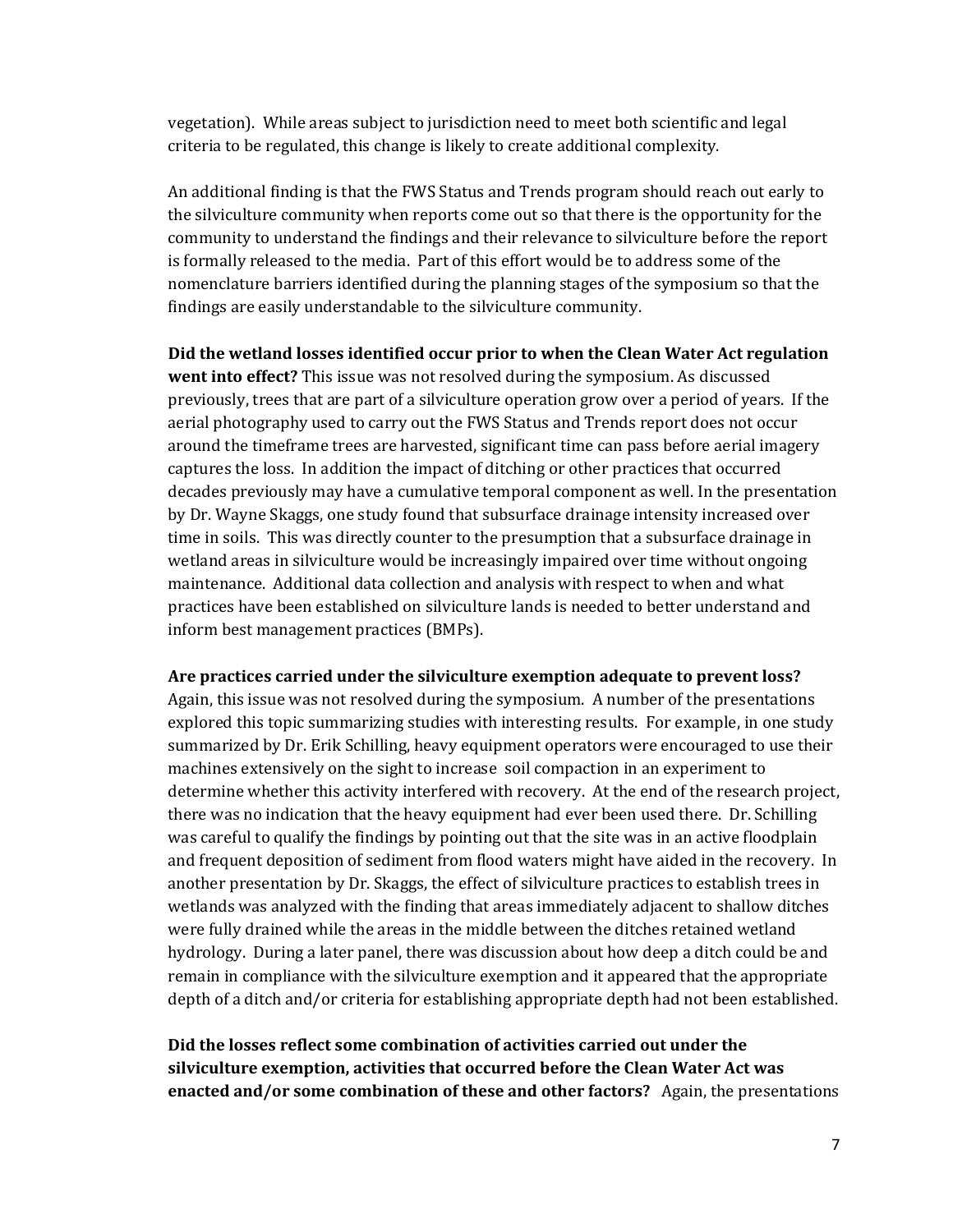and discussion highlighted areas that merit further exploration. There was discussion about the potential impacts of changes in annual precipitation and temperature in recent years and speculation that some of the 'drier' hydric soils had been impacted (in effect "dried out"). There were questions about development pressure in the areas that were showing the greatest loss and that therefore some of the loss was associated with non silviculture activities unique to those counties. There was recognition that there is diversity in silviculture BMPs from state to state. Additionally, there is the possibility that certain practices have a 'cumulative effect'; i.e., that over time, forested wetlands subject to the same practices over and over again could get drier or wetter as a result of those BMP's.

The resolution of these and other questions will require further investigation, study, field observations and research. The symposium served to highlight many of the complexities that need to be examined to gain a deeper understanding of the relationship between silviculture practices in wetlands and the persistence of those wetlands on the landscape.

Despite the initial sometimes heated discussion, the workgroup identified a common goal of keeping both wetlands and silviculture on the landscape; the alternative being conversion of wetland silviculture to upland agriculture or more real estate development, resulting in wetland loss as well as the loss of silviculture, an important economic driver in the south. This created positive momentum and the workgroup agreed on a symposium title, abstract and agenda as well as an impressive list of speakers.

The symposium led to the establishment of new partnerships and a shared desire to continue to jointly explore these topics among workgroup members and symposium presenters. This included a desire to continue to collaborate. In the weeks immediately following the symposium, potential next steps were identified through debriefing calls with the Interagency Coastal Wetlands Workgroup and the symposium participants. These included:

- Developing an EPA Sharepoint webpage where PDFs of the PowerPoint slides and a bibliography distributed by Jami Nettles from Weyerhauser could be posted and shared with symposium presenters, symposium workgroup members and the Interagency Coastal Wetlands Workgroup. (Completed)
- Contacting and working with Marinus L. Otte, Editor of Wetlands journal (Society of Wetland Scientists), to develop a special issue on wetlands and silvicullture based on the presentations at the symposium. (Underway)
- Improving communication between the Interagency Coastal Wetlands Workgroup and the silviculture industry during the development of future Status & Trends reports.
- Carrying out a workshop on Wetlands and Silviculture in the southeast. (possibly organized by ASWM)
- Holding site visits to learn from each other in the Southeast, possibly in conjunction with a workshop. (possibly organized by ASWM)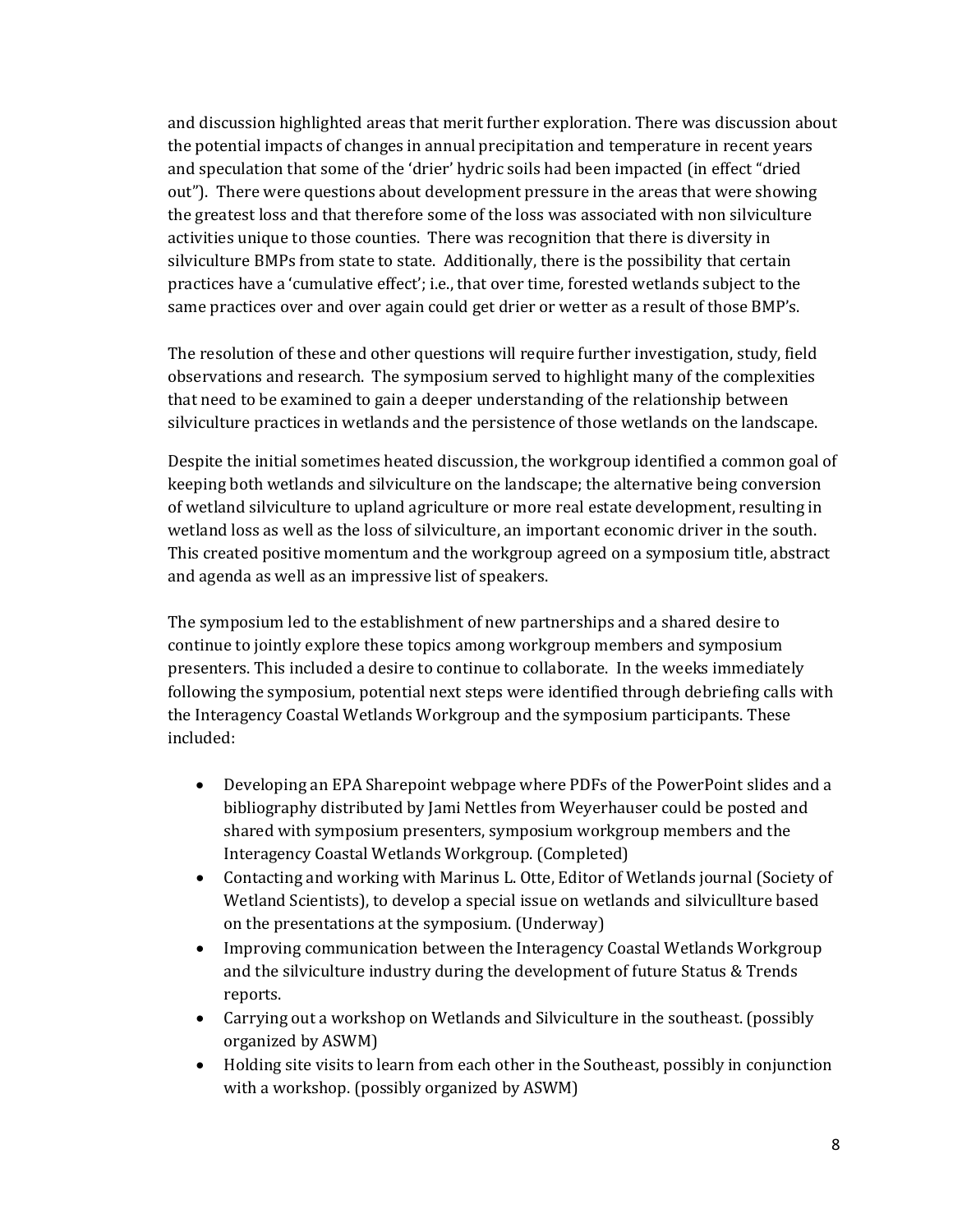- Developing a research project to cross-walk data between National Wetlands Inventory and the silviculture industry, e.g., do a blind study to compare long term hydrology, jurisdictional data on the ground, and National Wetlands Inventory (Cowardin) maps to gain a deeper understanding of whether or to what degree, NWI and CWA jurisdiction lands were consistent.
- Developing a future ASWM webinar series on silviculture and wetlands to reach a broader audience. (possibly following a workshop in the Southeast)
- Writing a white paper for the Interagency Coastal Wetlands Workgroup describing information, issues, and challenges raised during the symposium as well asresearch needs and next steps.

In the longer term, the activities described above will help set the stage for a broader strategy to:

- Evaluate, and revise as needed silviculture BMPs to ensure wetlands subject to the silviculture exemption comply with the Clean Water Act and continue to persist on the landscape.
- Developing specific recommendations to reverse coastal wetland loss on silviculture lands.

# **II. Wetland Restoration**

## **A. Permitting Ecological Restoration of Wetlands and Floodplains**

In August of 2015, President Obama said that "no challenge poses a greater threat to our future and future generations than a change in climate." He went on to warn us that ours is "the first generation to feel the impact of climate change and the last generation that can do something about it." Innovation will be critical to addressing the impacts from climate change. Traditional wetland and floodplain protection and restoration programs as well as hybrid systems combining natural and traditional infrastructure will both be needed to support overall watershed health. To efficiently develop these projects, however, the various programs that manage wetlands, water quality, flood protection and habitat need to find innovative ways to integrate their efforts. The benefits of integrating these programs will provide strategic opportunities to maximize multiple benefits and program efficiencies.

Historically, state and federal wetland management, habitat, flood and emergency management, and water quality programs have worked largely in isolation from each other. Increasingly, concerns have been raised that often the permits required by the various divisions and agencies may conflict with and/or cause critical delays that can impede projects to restore and protect the natural and beneficial functions of wetlands and floodplains. Given the recent federal interest in considering the value of ecosystem services, and in finding more natural alternatives to hardened infrastructure (e.g., Presidential Memorandum on Incorporating Ecosystem Services into Federal Decision Making; Presidential Memorandum on Mitigating Impacts on Natural Resources from Development and Encouraging Related Private Investment; Guidelines for Implementing Executive Order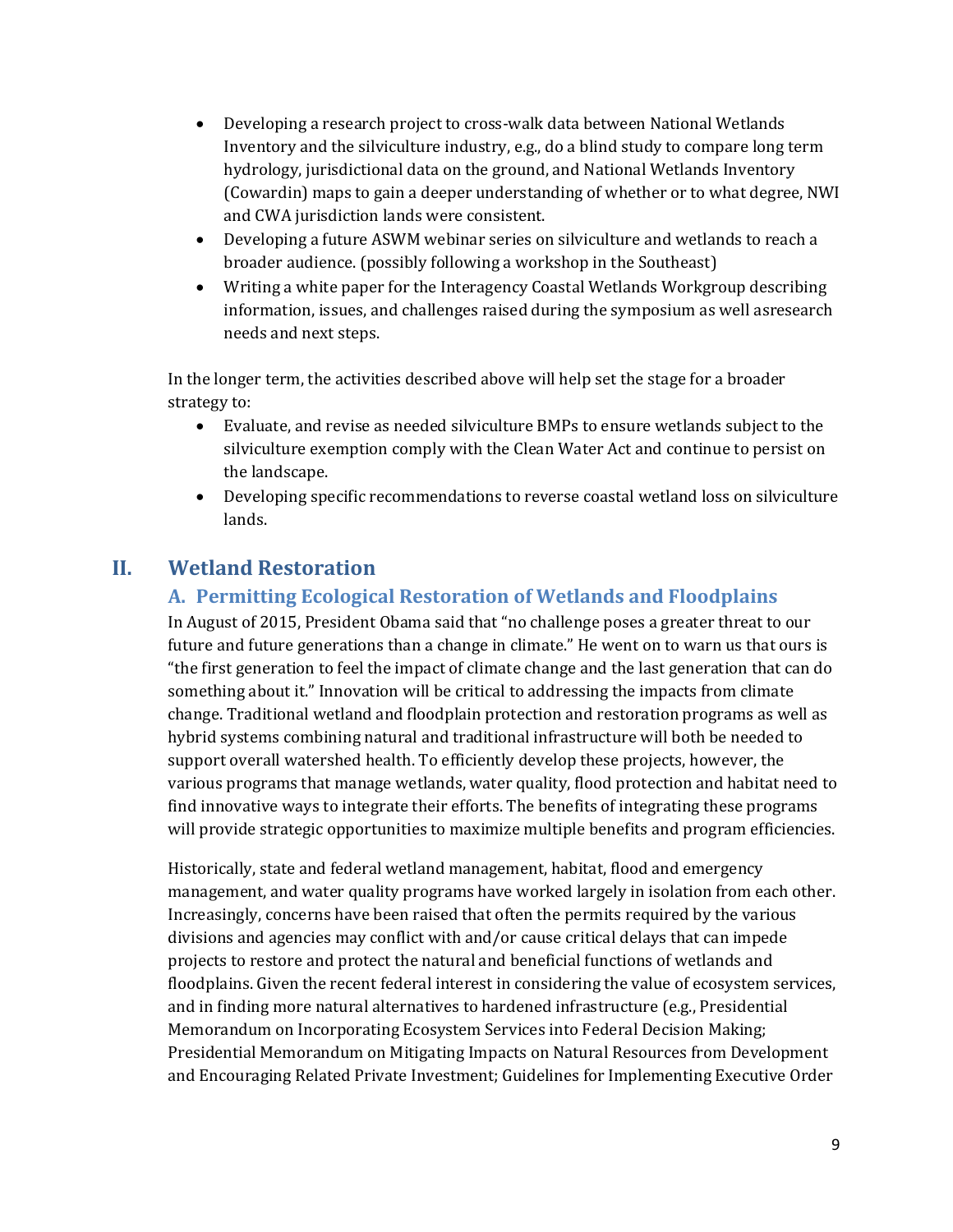11988, Floodplain Management, and Executive Order 13690), there are strong incentives for possible permitting conflicts to be addressed.

Conflicting goals for restoration, protection, enhancement and creation will also need to be addressed. If wetland restoration is done for one particular goal without consideration of the larger watershed context, it may have unintended negative impacts in other areas (i.e., wetland restoration can impact both upstream and downstream stream functions and vice versa; wetland creation for stormwater attenuation can conflict with wildlife habitat; etc.). To restore watershed health, it is necessary to restore the natural hydrologic system that supports it. Wetlands, floodplains, streams and other waterbodies are all part of one aquatic system and should be addressed as a unit – not as separate entities. Because responsibility for protecting streams, wetlands and floodplains may reside in different federal and state agencies, integration can be very difficult Nevertheless, projects need to be coordinated within the larger hydrological and habitat system that could potentially be impacted. This will require greater inter-program coordination to find ways to successfully achieve multiple goals (and to minimize unintentional negative impacts).

#### **B. Invasive Species**

The issue of how to effectively address invasive species has been viewed as a significant problem by wetland restoration professionals as well as state and federal wetland program managers. There is a great deal of research and experimentation already underway in this area; however, there is also much left to be done. In addition, wetland practitioners have indicated that climate change impacts are requiring new approaches to invasive species management. This fits in within the larger need to pursue adaptive management from the start in wetland restoration activities – a best practice that has been identified as an important piece of successful wetland restoration, and one which is frequently overlooked in developing wetland restoration plans.

Invasive species are opportunistic and spread vigorously on disturbed sites (e.g. where vegetation has been removed and soil compacted and/or removed). The U.S. has seen a significant demographic shift regarding human population centers, where more and more people are moving to coastal communities, thereby increasing development pressures. More development leads to more infrastructure for roads and energy transmission lines. This in turn, leads to the spread of invasive species in wetland restoration project areas that are not proactively managing for them. Ecological restoration activities are also, by their very nature, disturbances on the landscape. Restoration practices can significantly impact prevention and control of invasive species on restoration sites.

On April 26th, 2016, ASWM hosted a webinar on ["Managing Invasive Species in Wetland](http://www.aswm.org/aswm/9230-2016-past-webinars-improving-wetland-restoration-success-project#042616webinar)  [Restoration Projects: Considerations for Common Reed, Reed Canary Grass, Purple](http://www.aswm.org/aswm/9230-2016-past-webinars-improving-wetland-restoration-success-project#042616webinar)  [Loosestrife, Nutria and Feral Swine.](http://www.aswm.org/aswm/9230-2016-past-webinars-improving-wetland-restoration-success-project#042616webinar)" ASWM asked each of the presenters to identify the most common mistakes and/or challenges in managing their invasive species. Two presentations were about invasive fauna: nutria (Margaret "Marnie" Pepper[, USDA-APHIS-](https://www.aphis.usda.gov/aphis/ourfocus/wildlifedamage/SA_Program_Overview)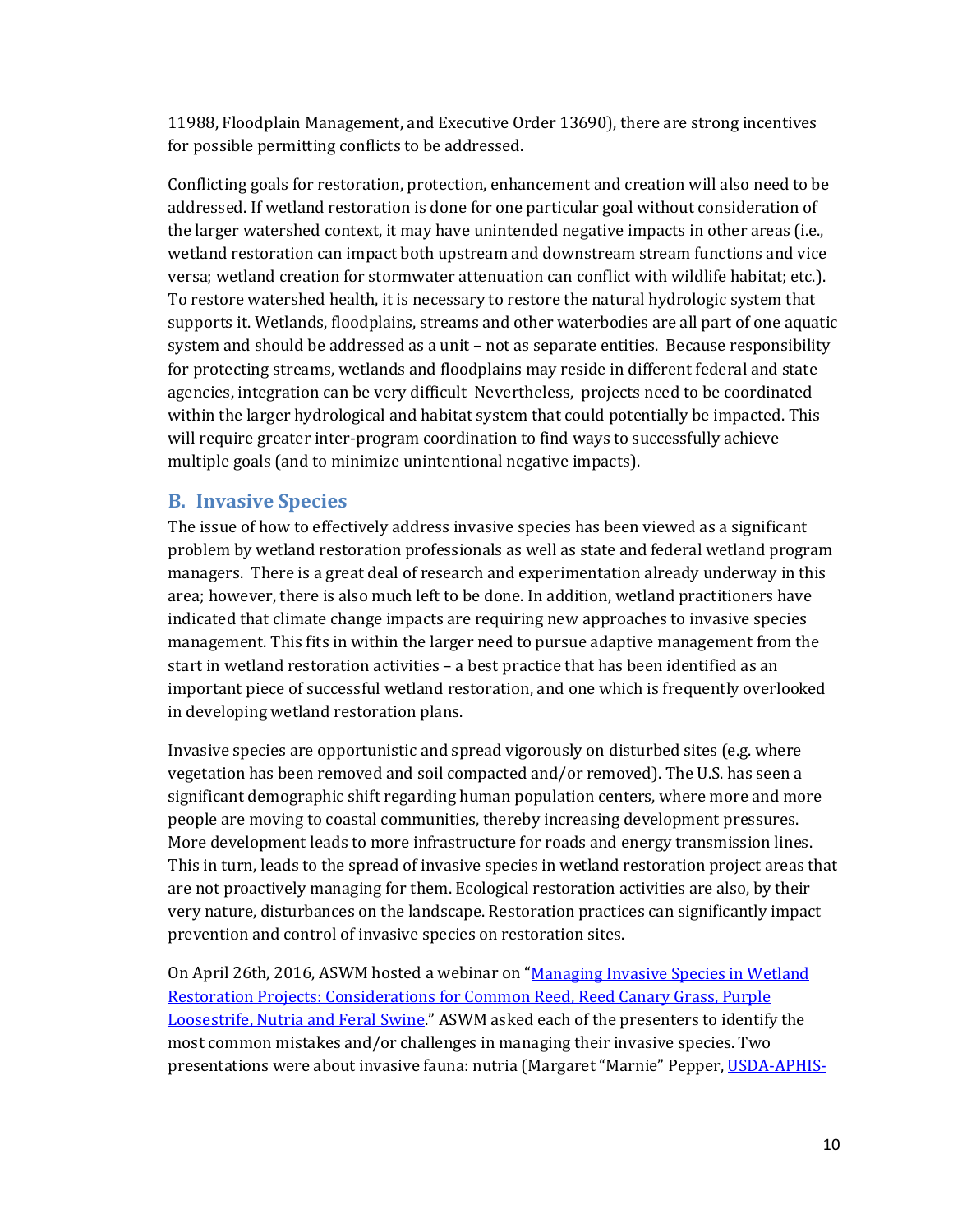[Wildlife Services](https://www.aphis.usda.gov/aphis/ourfocus/wildlifedamage/SA_Program_Overview) Program) and feral swine (Wendy Anderson, [USDA-APHIS-Wildlife](https://www.aphis.usda.gov/aphis/ourfocus/wildlifedamage/SA_Program_Overview)  Services [Program\)](https://www.aphis.usda.gov/aphis/ourfocus/wildlifedamage/SA_Program_Overview).

One of the greatest challenges specifically identified for managing feral swine is educating the public about the significant health risks associated with hunting and consuming them. According to the USDA-APHIS-Wildlife Services program, "feral swine can carry at least 30 diseases and nearly 40 types of parasites that may affect people, pets, livestock, and wildlife." Both presenters agreed that their biggest challenge, beyond the ecological damage inflicted by feral swine and nutria, is in communicating to the public to not attempt to manage these two invasive species on their own. Both presenters emphasized the importance of contacting the USDA-APHIS-Wildlife Services program for advice or assistance with damage management operations.

The webinar also included presentations on three different invasive flora species; purple loosestrife (Ben Peterson, King County, Washington), reed canary grass (Craig Annen, Integrated Restorations, LLC) and the common reed (Eric Hazelton, Smithsonian Environmental Research Center & Utah State University). One of the main causes of the spread of invasive flora species is a lack of prevention. Humans and animals act as vectors, thus all clothing, footwear, pets, tools, equipment and vehicles must be cleaned before entering and exiting any wetland restoration site by staff, contractors and the public. A combination of eradication methods is typically required, including chemical, manual and mechanical means. Understanding where invasive species have already been identified in a region is also important in order to be able to predict and plan for potential future distribution. Project managers should coordinate with existing efforts in those areas. And a long-term management plan for wetland restoration sites is essential – including a budget that includes long-term maintenance costs.

Recently, concerns about the extensive use of herbicides and the potential impacts on ecological and human health have been raised by practitioners as well as by the public. Improved training is needed in the use of herbicides and herbicide-additive systems, including adequate spray coverage, proper mixing techniques, how additives enable herbicides to penetrate thick leaf cuticles, factors that affect herbicide performance, the importance of cleaning and neutralizing spray equipment, etc. in order to ensure that no more herbicide is used than is actually necessary. Also, more research needs to be done on the potential for negative impacts through bioaccumulation of herbicide from repeated use over time, increased resistance, and non-target species mortality.

Much of the applied suppression research has been called inadequate. Most of the studies are done in artificial environments, whereas they should be conducted in field settings rather than greenhouses or small campus gardens in order to ensure external validity. Experimental units are typically too small to be ecologically meaningful. Short-term singlesite experiments, and many two year studies – the typical length of a graduate thesis project – have been found to have contradictory results when compared to longer studies performed over periods of five to ten years. For example, most two year studies on the effectiveness of glyphosate on common reed show a significant reduction in its presence,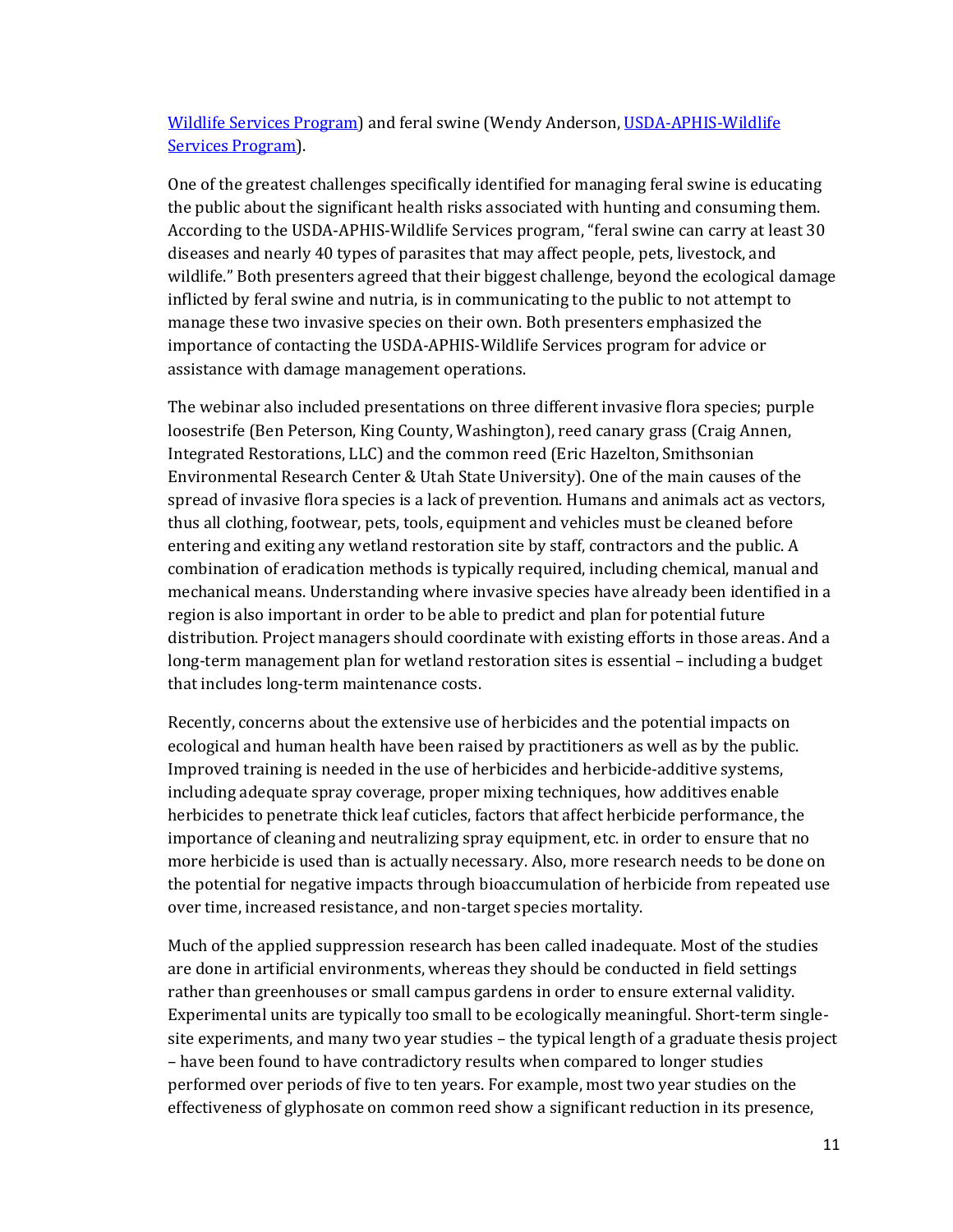whereas over time, the efficacy of the herbicide treatment declines to the point where it becomes ineffectual in a few years.

Historically, there has been emphasis on restoring wetland structure without careful consideration and planning for dynamic processes. More research needs to be performed to identify the specific processes that are reinforcing invasions. Managers need to recognize feedback cycles that maintain both invaded and remnant states, as well as restore and/or manipulate feedbacks and other dynamic processes (litter accumulation, nutrient cycling, fire regimes, etc.) concomitant with applying direct suppression measures (e.g. herbicide use). A greater emphasis on restoring soil health also needs to be included with measures taken to deter current and future invasions.

## **C. Bottomland Hardwood Restoration**

On Tuesday, July 12th, 2016, ASWM hosted a webinar on ["Bottomland Hardwood](http://www.aswm.org/aswm/9230-2016-past-webinars-improving-wetland-restoration-success-project#webinar071216)  [Restoration"](http://www.aswm.org/aswm/9230-2016-past-webinars-improving-wetland-restoration-success-project#webinar071216) with Dr. John Stanturf (U.S. Forest Service) and Dr. John Groninger (Southern Illinois University). Bottomland hardwood forests, also known as river swamps, are deciduous forested wetlands typically found in floodplains along rivers and streams of the southeast and south central United States. Bottomland hardwoods provide critical ecosystem services such as wildlife habitat, reducing the risk and severity of flooding through floodwater attenuation, filtering nutrients, processing organic wastes and sediment reduction. Historically, almost thirty million acres of bottomland forests covered the Southeastern United States. Today, only about forty percent of that area remains as forested wetlands, largely due to land conversion to agriculture[6](#page-12-0). The primary objectives for bottomland hardwood restoration include protecting water quality, enhancing wildlife habitat, restoring hydrology, forestry, and carbon sequestration.

Some of the specific challenges for successful bottomland hardwood restoration identified by Dr. Stanturf and Dr. Groninger included poor seed quality, low plant stocking levels, lack of long term management, severely altered landscapes, invasive species and climate change. Measures that were identified by the speakers to address some of these challenges included: collecting seeds from existing stands; planting at higher densities; requiring explicit objectives that describe the expected trajectory of restoration; monitoring and reporting at various spatial and temporal scales; adaptive management planning; increasing diversity and structure; retaining a focus on ecosystem functions; accepting the inevitability of a changing biota on some sites; and multi-disciplinary training for managers.

# **III. Natural Coastal Defenses**

## **A. The Ecology, Engineering & Economics of Natural Coastal Defenses**

On Tuesday, March 1st, 2016, Mike Beck (Lead Senior Scientist at The Nature Conservancy and adjunct Professor in Ocean Sciences at the University of California Santa Cruz) gave a webinar presentation to th[e Natural Floodplain Functions Alliance](http://www.aswm.org/watersheds/natural-floodplain-function-alliance) (NFFA) on "The Ecology,

<span id="page-12-0"></span> $\overline{a}$ <sup>6</sup> <https://www.epa.gov/wetlands/bottomland-hardwoods>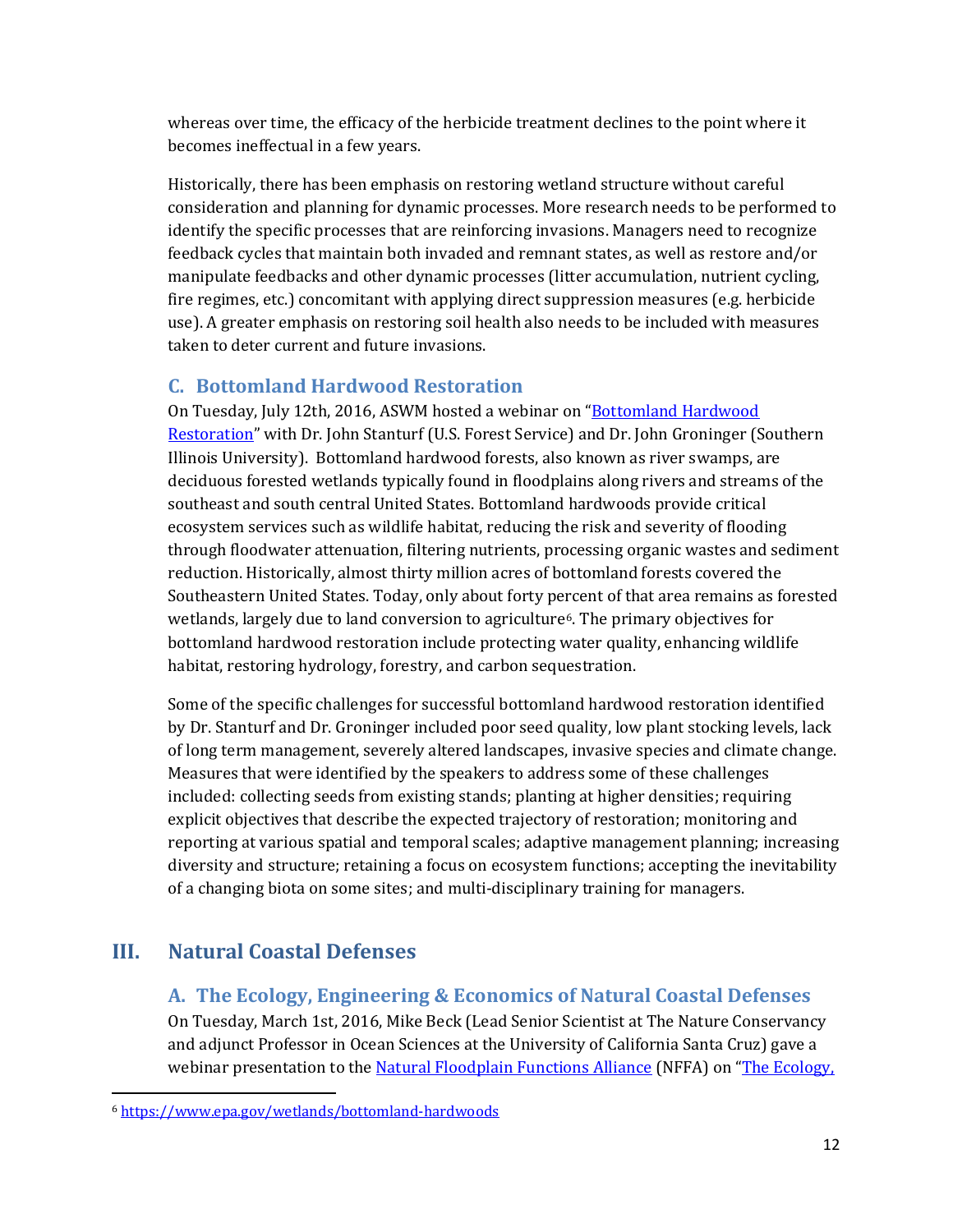[Engineering & Economics of Natural Coastal Defenses.](http://www.aswm.org/testlocal/watersheds/natural-floodplain-function-alliance/9284-2016-nffa-recorded-webinars#030116webinar)" His presentation affirmed that coastal hazards are real and they are rising.

Between the years 1982–2012, coastal natural disasters killed 1.3 million people, affected 4.4 billion people, and caused greater than US\$2 trillion dollars of damage<sup>7</sup>. And in a recent study published in 2015, the Centre for Research on the Epidemiology of Disasters and UNISDR reported that "Weather-related disasters became increasingly frequent in the late 1990s, peaking at 401 events in 2005. Despite a decline in frequency since then, a sustained rise in the number of floods and storms pushed the average annual total up to 335 disasters per year after 2005, 14[% h](#page-13-1)igher than in the previous decade and more than twice the level recorded in 1980-1989."8 It is predicted that the rate of change in the world's coastal zones will continue to increase rapidly from coastal development and climate change, both of which will radically increase the risk of catastrophic damage and subsequently increase insured losses to coastal communities[.9](#page-13-2) Although billions of dollars are being invested to reduce risks from natural disasters and climate change, in many countries around the world, much more money is spent on disaster relief, recovery and reconstruction than on risk reduction – a downward cycle which must be reversed in order to reduce risk from flooding, storms and sea level rise. Although widely unpopular in many coastal communities, the option of relocating people and infrastructure in lieu of reconstruction is a strategy that deserves equal consideration, particularly when weighing future risks. Earlier in 2016, the members of [Biloxi-Chitimacha-Choctaw tribe](http://indiancountrytodaymedianetwork.com/2016/02/05/biloxi-chitimacha-choctaw-get-48-million-move-disappearing-louisiana-island-163310) who lived on Isle de Jean Charles in Louisiana were reported to be the United States' first official climate refugees. More than 1,900 square miles of tribal land has vanished in the past 80 years due to sinking land, sea level rise, and oil and gas production. The U.S. Department of Housing and Urban Development (HUD) announced in January that it had awarded the tribe \$48 million to pay for a move. At least two tribes in Alaska are considering relocation as well.

The bulk of the money being invested in risk reduction is primarily being spent on "grey infrastructure" (i.e., built infrastructure) solutions such as bulk heads and seawalls which have now been discovered to further degrade coastal ecosystems. Natural infrastructure (e.g., forests, wetlands, reefs and beaches) and hybrid infrastructure (e.g., living shorelines) solutions will need to be mainstreamed, along with greater support for ecosystem restoration, in order to protect coastal habitats and the many ecosystem services that they provide to human communities. These ecosystem services include storm surge protection, habitat for wildlife, commercial fishing opportunities, and wave attenuation – among many others. Unfortunately, coastal and marine habitats continue to be lost and degraded, reducing their ability to protect coastal habitats and human communities from increasing storms[. SNAPP \(Science for Nature and People\)](http://snappartnership.net/groups/coastal-defenses/) reports on their website, that "Global losses of coastal habitats are as high as 85% for oyster reefs, 30-50% for wetlands, and

 $\overline{a}$ 

<span id="page-13-0"></span><sup>7</sup> UNISDR. (13 June, 2012) UNISDR COUNTS THE COST OF 20 YEARS OF INACTION ON CLIMATE CHANGE AND RISK REDUCTION -1.3 million killed, 4.4 billion affected, \$2 trillion economic losses – UNISDR Press release 2012-21. Switzerland.

<span id="page-13-1"></span><sup>8</sup> [https://issuu.com/mardi.be/docs/pand\\_report\\_2015\\_def](https://issuu.com/mardi.be/docs/pand_report_2015_def)

<span id="page-13-2"></span><sup>9</sup> <http://snappartnership.net/groups/coastal-defenses/>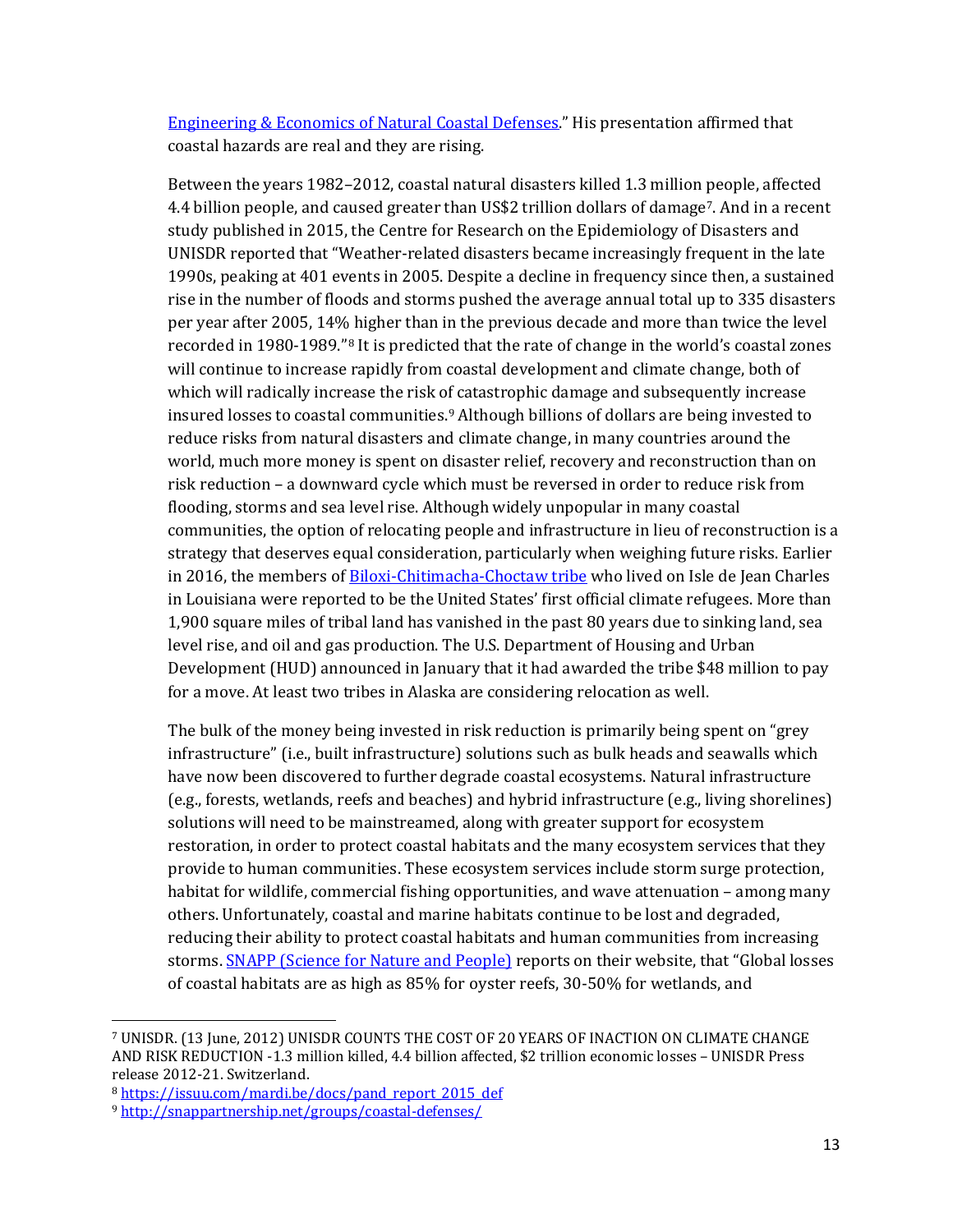approximately 30% for coral reefs. Often, the loss of these habitats is greatest around population centers — maximizing the loss of benefits to people."

SNAPP, launched in 2013, is a partnership between The Nature Conservancy, the Wildlife Conservation Society, and the National Center for Ecological Analysis and Synthesis (NCEAS) at the University of California, Santa Barbara. One of SNAPP's working groups, Coastal Defenses, has been exploring how the conservation and restoration of coastal habitats as well as the use of innovative hybrid solutions (a combination of natural habitat and built infrastructure) can help protect coastal communities versus the use of traditional grey infrastructure such as levees, sea walls and artificial barrier islands. In January, 2016, a World Bank-led group called WAVES (Wealth Accounting and the Valuation of Ecosystem Services) issued a report, "Managing Coasts with Natural Solutions,"[10](#page-14-0) that was primarily supported by the World Bank WAVES project with additional contributions from SNAPP's Coastal Defenses project, the Lyda Hill Foundation, the Pew Marine Fellows program and the Kingfisher Foundation. The report established guidelines for measuring and valuing the coastal protection services of mangroves and coral reefs. It was found that as the first line of defense, mangroves and coral reefs provide significant coastal protection benefits. In the end, grey infrastructure is often not cost effective for risk reduction when compared to natural infrastructure and hybrid alternatives. Hybrid infrastructure approaches are a particularly good choice for urban areas where it is not possible to use large-scale naturebased solutions. Decision support tools can inform the use of natural and hybrid solutions.

Despite the many economic, social and environmental benefits of switching to a natural and hybrid infrastructure approach, there are still many barriers to their implementation. Some of the policies and factors influencing/impeding the use of nature-based defenses include:

- 1. There is a lack of enabling policies and incentives to integrate natural and hybrid infrastructure into current project designs.
- 2. The use of these approaches is still very new, so there is a lack of technical knowledge, trained professionals, and long-term studies.
- 3. Although it is believed that these projects are more cost-effective in the long run, they often have a high initial investment.
- 4. There is general confusion about the terms being used to describe this approach.

Needs identified to increase the use of nature-based defenses include:

- 1. Policies and incentives need to be aligned across governing scales.
- 2. Technical knowledge and capacity needs to be increased from policy to implementation.
- 3. Community support needs to be developed through greater outreach and education.
- 4. Results need to be translated effectively through policy briefs and through conversations with decision-makers in order to raise awareness of different options.

 $\overline{a}$ 10

<span id="page-14-0"></span>[https://www.wavespartnership.org/sites/waves/files/kc/Technical%20Rept%20WAVES%20Coastal%202-](https://www.wavespartnership.org/sites/waves/files/kc/Technical%20Rept%20WAVES%20Coastal%202-11-16%20web.pdf) [11-16%20web.pdf](https://www.wavespartnership.org/sites/waves/files/kc/Technical%20Rept%20WAVES%20Coastal%202-11-16%20web.pdf)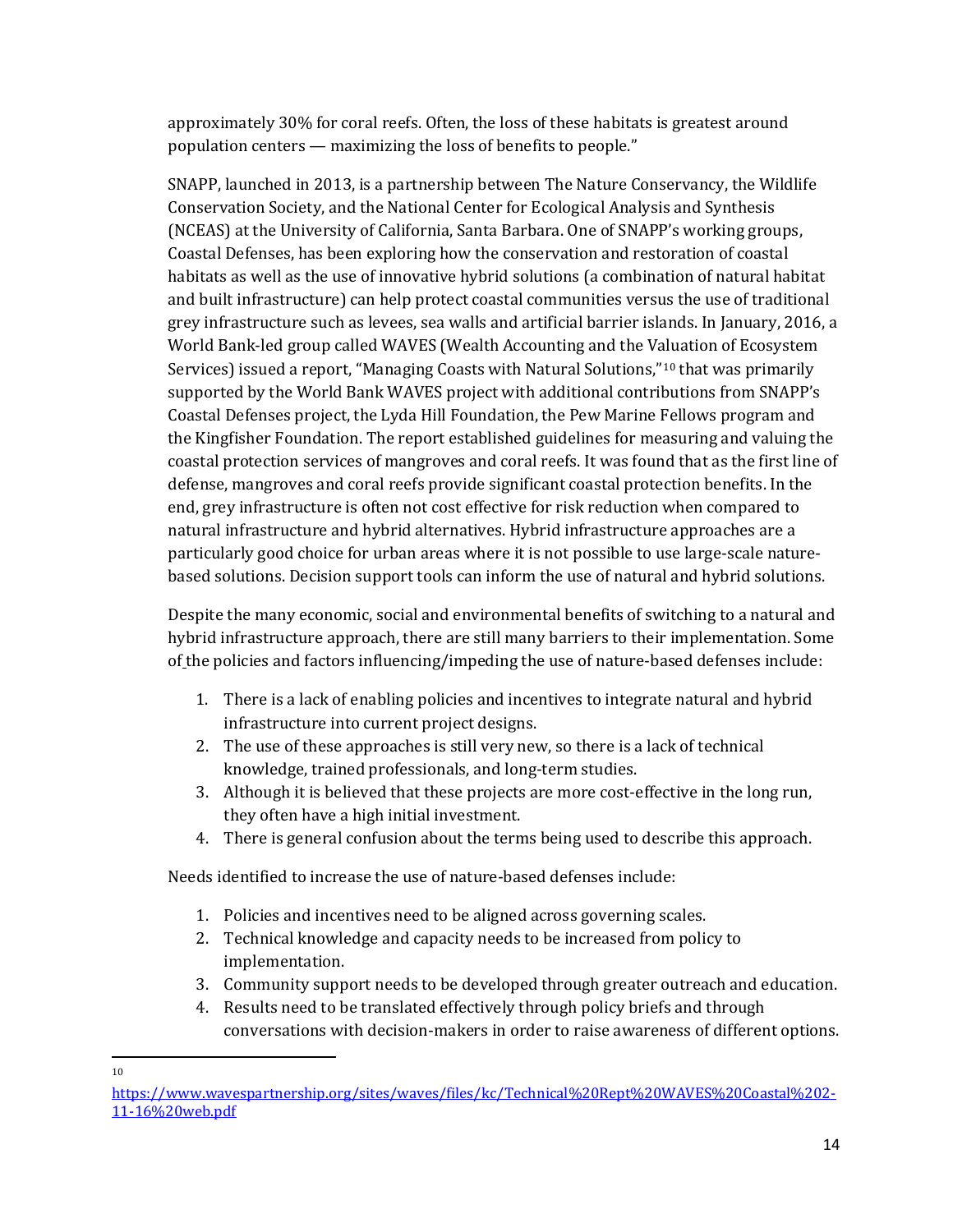#### **B. Living Shorelines**

Recently, the concept of "living shorelines" – a form of hybrid infrastructure - has been promoted as a way to protect coastal habitat and development. On Tuesday, June 7th, 2016, a presentation on ["Living Shorelines: Lessons Learned and New Opportunities"](http://www.aswm.org/testlocal/watersheds/natural-floodplain-function-alliance/9284-2016-nffa-recorded-webinars#webinar060716) was hosted by ASWM in conjunction with the Natural Floodplain Function Alliance (NFFA). This webinar included four separate presentations. Suzanne Simon, Strategic Programs Manager for Restore America's Estuaries, provided an overview from a national perspective regarding these approaches. Bill Sapp, Senior Attorney for the Southern Environmental Law Center, discussed the newly proposed Nationwide Permit B for living shorelines. Tracy Skrabal, Southeast Regional Manager and Coastal Scientist for the North Carolina Coastal Federation, shared lessons learned in North Carolina and discussed challenges and opportunities for future living shoreline projects. And Lee Anne Wilde, Living Shorelines Program Manager for the Galveston Bay Foundation, provided a presentation of a case study for a living shoreline site on Trinity Bay near Anahuac, Texas.

Living shorelines (also referred to as soft stabilization, soft armoring and green shores) includes a variety of techniques designed to reduce shoreline erosion while also providing habitat and other important ecosystem services. The concept and practice of living shorelines is relatively new although it has been implemented on several coastal marine sites, primarily along the eastern shore of the U.S. Over the past year, ASWM has heard anecdotally from several sources that the current regulatory frameworks that provide permits for living shorelines have in and of themselves created significant institutional barriers. Current regulations were designed for traditional grey infrastructure and as such, do not easily address some of the unique design and construction techniques employed in living shorelines. Some states have developed ways to reduce these barriers. For example:

- Maryland Department of Environmental Protection State Programmatic Permit (MDSPGP-4) was developed in a cooperative effort with the Maryland Department of Environment and U.S. Army Corps of Engineers (Corps). It was designed to improve the regulatory process for applicants, reduce unnecessary duplicative project evaluations, and promote more effective and efficient use of Corps resources while providing equivalent environmental protection for aquatic resources.
- Alabama Living Shorelines General Permit (ALG10-2011) provides for the preservation and restoration of dunes, beaches, wetlands, submerged grassbeds, protection and propagation of essential fish habitat, shoreline restoration and nourishment.
- North Carolina created an hierarchy of coastal erosion control options:
	- $\triangleright$  No Action
		- **►** Relocation of Threatened Structures
			- $\triangleright$  Non-Structural Stabilization Measures (Slope Grading, Marsh Creation, Bio- Engineering, beach nourishment)
				- ▶ Combination Approaches (Sills, Stone containment cells, breakwaters with plantings)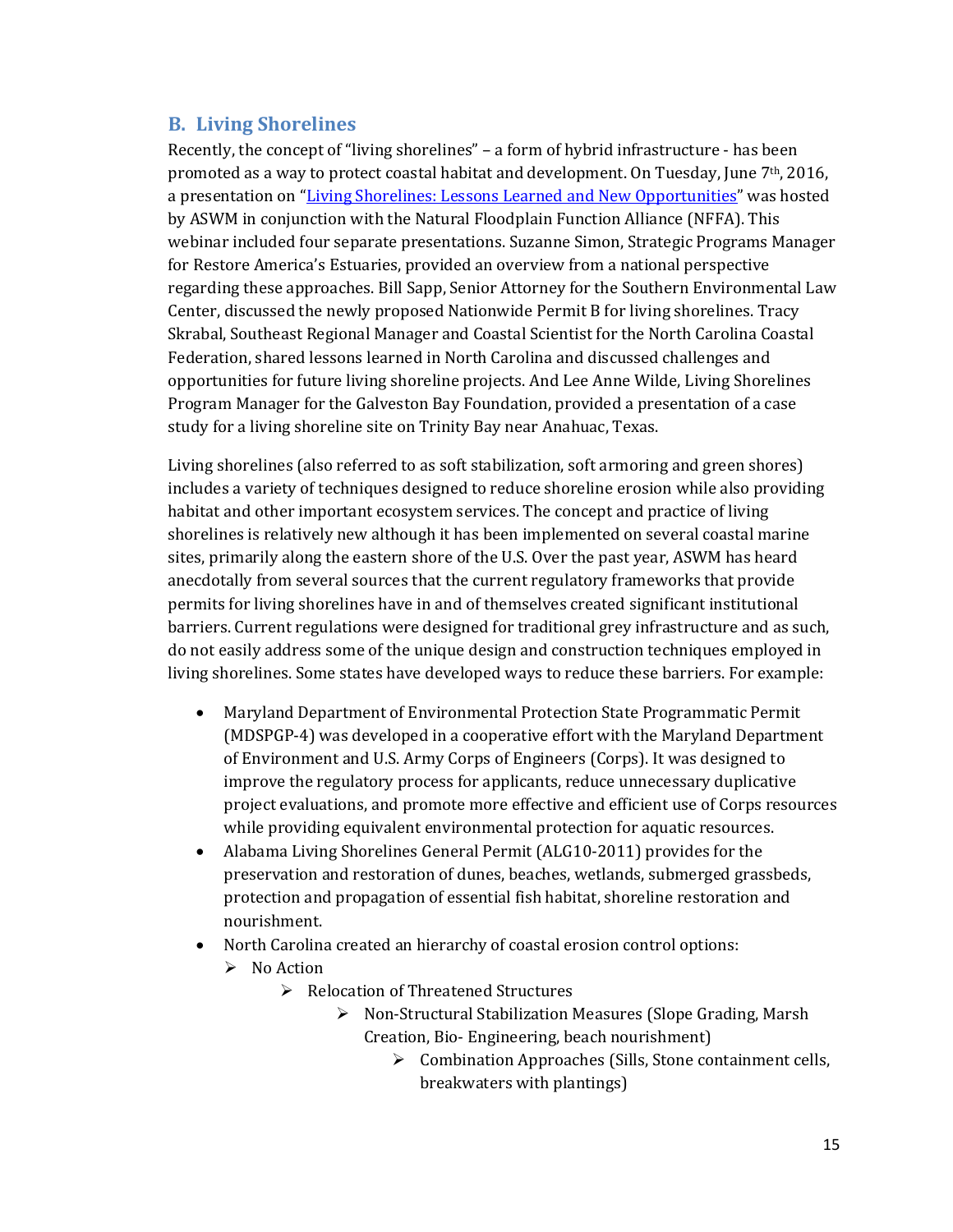$\triangleright$  Hardening Structures (Groins, Revetments, Gabions, Bulkheads)

## **IV. Recommendations and Next Steps**

There are many challenges to protecting, restoring and managing coastal wetlands for wildlife and the many ecosystem services they provide. In the coming year, ASWM proposes to work with the U.S. Fish and Wildlife Service Coastal Program to carry out the activities below.

## **A. Wetland Protection and Management**

With a long-term goal of improving silviculture best management practices to protect wetlands and prevent conversion, ASWM proposes to continue to work with the SWS silviculture symposium planning committee (including members of the ICWWG) and presenters from the SWS silviculture symposium to explore three issues:

- 1) the underlying causes for the wetland losses described in the Status and Trends report,
- 2) the actual current extent of alteration and loss of wetlands in coastal areas, and
- 3) the efficacy of best management practices.

The next step will be a meeting or workshop and field trip in the Southeast in 2017 to continue to explore these and other issues raised at the SWS sympoisum. ASWM will add to the previously identified project participants in this effort by inviting representatives from the state forestry and wetland managers, wetland mapping experts and others to participate. Working with partners, ASWM will plan and carry out the meeting and field trip and develop a white paper describing findings.

#### **B. Wetland Restoration**

ASWM proposes to hold six webinars focusing on management of invasive species in coastal wetlands. As described in this paper, there is increasing concern about climate change impacts. There is growing recognition that new approaches to wetland restoration and invasive species management are needed and these new approaches should include the use of adaptive management, coordinating responses on a regional rather than a site by site basis, utilizing multi-faceted strategies, understanding and effectively communicating tradeoffs for ecosystem functions, and creating a long-term management plan with a budget that includes long-term maintenance costs. But while there is interest in pursuing these new strategies, there is a lack of information among practitioners about what is known and how to begin. The webinars will be broadcast in real time, post processed and later available on the ASWM website.

# **C. Natural Coastal Defenses: Wetland/Floodplain Permitting Workshop in Washington D.C.\***

ASWM is a founding member of the Natural Floodplain Functions Alliance (NFFA). The Alliance is an affiliation of federal agencies, professional and nonprofit organizations, and